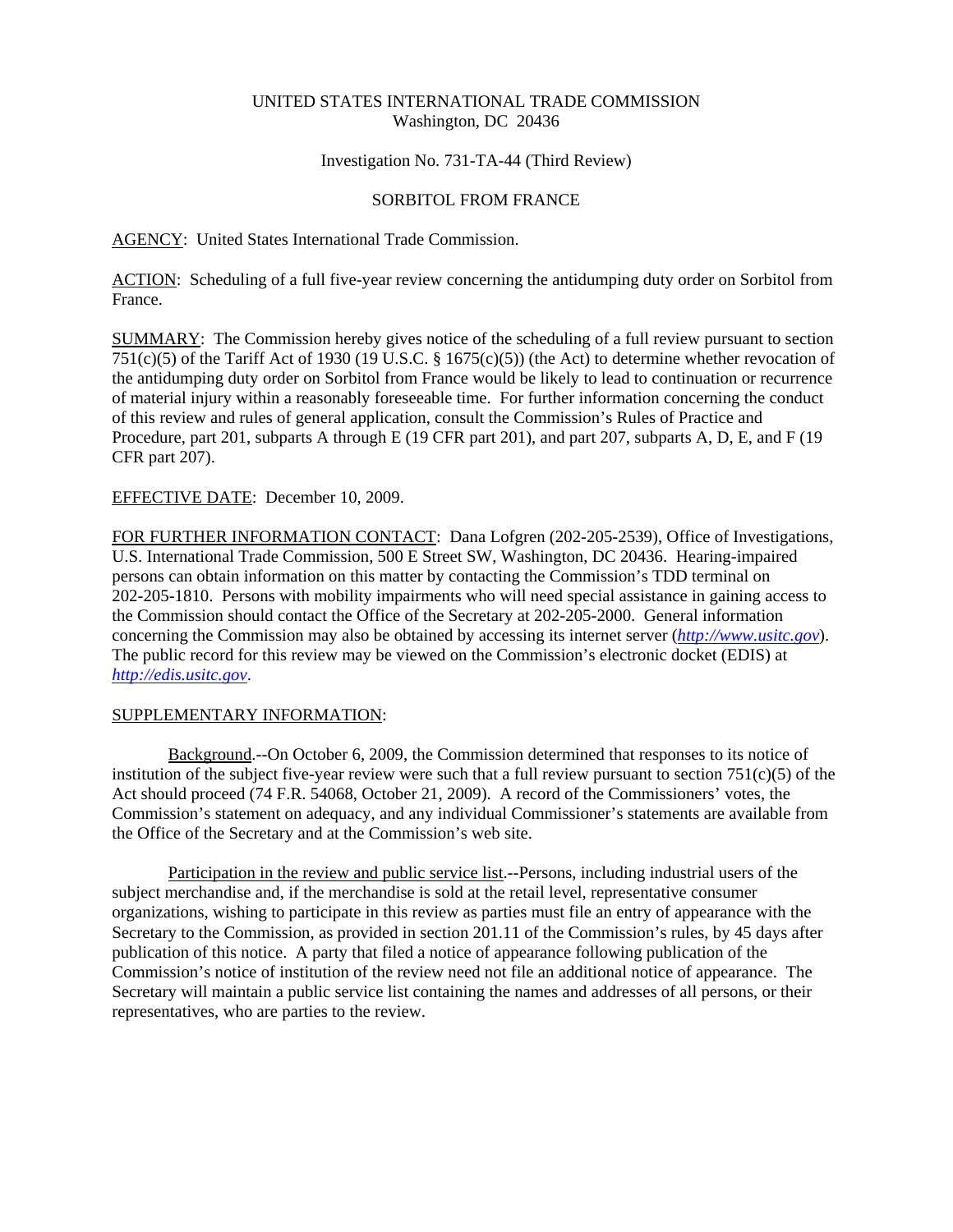Limited disclosure of business proprietary information (BPI) under an administrative protective order (APO) and BPI service list.--Pursuant to section 207.7(a) of the Commission's rules, the Secretary will make BPI gathered in this review available to authorized applicants under the APO issued in the review, provided that the application is made by 45 days after publication of this notice. Authorized applicants must represent interested parties, as defined by 19 U.S.C. § 1677(9), who are parties to the review. A party granted access to BPI following publication of the Commission's notice of institution of the review need not reapply for such access. A separate service list will be maintained by the Secretary for those parties authorized to receive BPI under the APO.

Staff report.--The prehearing staff report in the review will be placed in the nonpublic record on April 14, 2010, and a public version will be issued thereafter, pursuant to section 207.64 of the Commission's rules.

Hearing.--The Commission will hold a hearing in connection with the review beginning at 9:30 a.m. on May 4, 2010, at the U.S. International Trade Commission Building. Requests to appear at the hearing should be filed in writing with the Secretary to the Commission on or before April 28, 2010. A nonparty who has testimony that may aid the Commission's deliberations may request permission to present a short statement at the hearing. All parties and nonparties desiring to appear at the hearing and make oral presentations should attend a prehearing conference to be held at 9:30 a.m. on April 30, 2010, at the U.S. International Trade Commission Building. Oral testimony and written materials to be submitted at the public hearing are governed by sections 201.6(b)(2), 201.13(f), 207.24, and 207.66 of the Commission's rules. Parties must submit any request to present a portion of their hearing testimony in camera no later than 7 business days prior to the date of the hearing.

Written submissions.--Each party to the review may submit a prehearing brief to the Commission. Prehearing briefs must conform with the provisions of section 207.65 of the Commission's rules; the deadline for filing is April 23, 2010. Parties may also file written testimony in connection with their presentation at the hearing, as provided in section 207.24 of the Commission's rules, and posthearing briefs, which must conform with the provisions of section 207.67 of the Commission's rules. The deadline for filing posthearing briefs is May 13, 2010; witness testimony must be filed no later than three days before the hearing. In addition, any person who has not entered an appearance as a party to the review may submit a written statement of information pertinent to the subject of the review on or before May 13, 2010. On June 3, 2010, the Commission will make available to parties all information on which they have not had an opportunity to comment. Parties may submit final comments on this information on or before June 7, 2010, but such final comments must not contain new factual information and must otherwise comply with section 207.68 of the Commission's rules. All written submissions must conform with the provisions of section 201.8 of the Commission's rules; any submissions that contain BPI must also conform with the requirements of sections 201.6, 207.3, and 207.7 of the Commission's rules. The Commission's rules do not authorize filing of submissions with the Secretary by facsimile or electronic means, except to the extent permitted by section 201.8 of the Commission's rules, as amended, 67 Fed. Reg. 68036 (November 8, 2002). Even where electronic filing of a document is permitted, certain documents must also be filed in paper form, as specified in II (C) of the Commission's Handbook on Electronic Filing Procedures, 67 Fed. Reg. 68168, 68173 (November 8, 2002).

Additional written submissions to the Commission, including requests pursuant to section 201.12 of the Commission's rules, shall not be accepted unless good cause is shown for accepting such submissions, or unless the submission is pursuant to a specific request by a Commissioner or Commission staff.